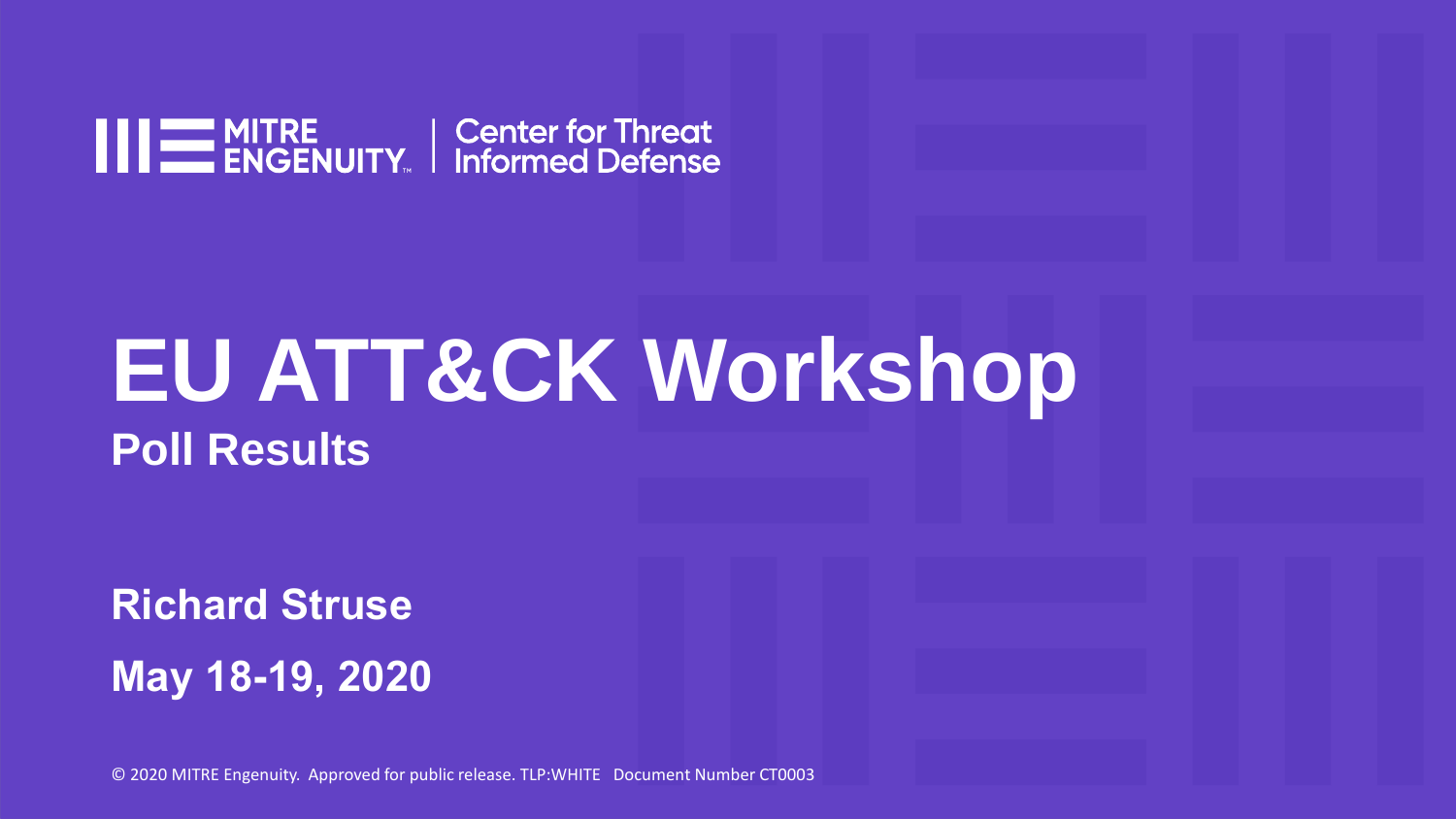# **EU ATT&CK Workshop Poll | Day 1 Results (5/18/2020)**

### **Q1**

**If you use ATT&CK for Cloud, would you prefer that AWS, Azure, and GCP were consolidated into one single IaaS platform? ( Single Choice)**



### **Q2**

**If you use ATT&CK for Cloud, do you use any of the SaaS platforms, including Azure AD, Office365, and SaaS? ( Single Choice)**



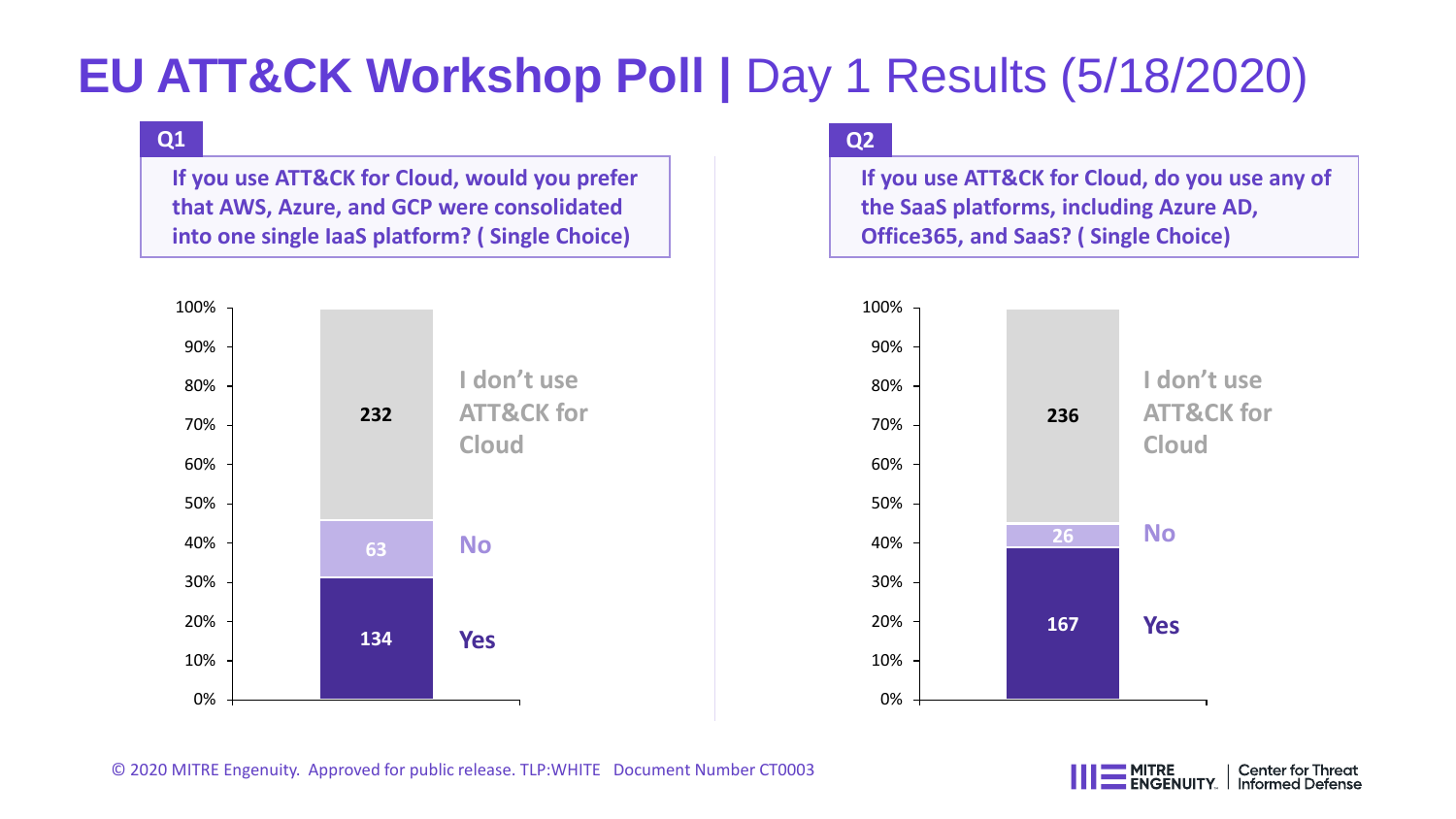# **EU ATT&CK Workshop Poll | Day 1 Results (5/18/2020)**

### **Q3**

**How much have you looked at ATT&CK with subtechniques? ( Single Choice)**



### **Q4**

**When are you planning on adopting ATT&CK with sub-techniques? ( Single Choice)**

| 100% | 23  | <b>What sub-techniques?</b>                    |
|------|-----|------------------------------------------------|
| 90%  | 23  | I'm sticking with classic<br><b>ATT&amp;CK</b> |
| 80%  |     |                                                |
| 70%  | 172 | It's going to take us a                        |
| 60%  |     | while longer                                   |
| 50%  |     |                                                |
| 40%  |     | We'll move over in the<br>few months after its |
| 30%  | 140 |                                                |
| 20%  |     | release                                        |
| 10%  | 71  | We'll be ready when it                         |
| 0%   |     | comes out in July                              |

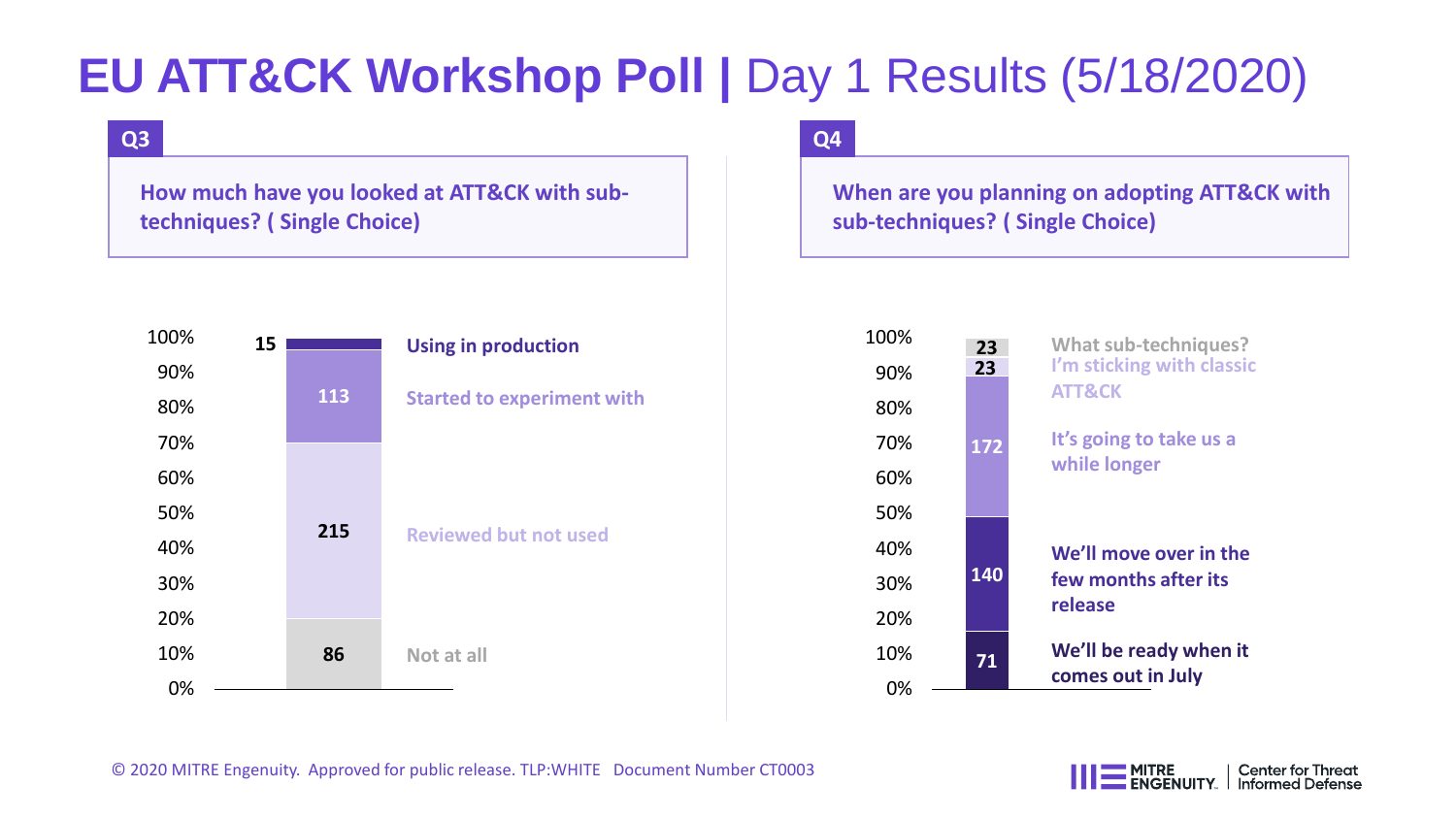# **EU ATT&CK Workshop Poll |** Day 2 Results (5/19/2020)

#### **Q1**

**What is your primary use case for ATT&CK? (Single Choice)**



### **Q2**

**Have you heard of ATT&CK Sightings (https://attack.mitre.org/resources/sightings/) and considered contributing? (Single Choice)**





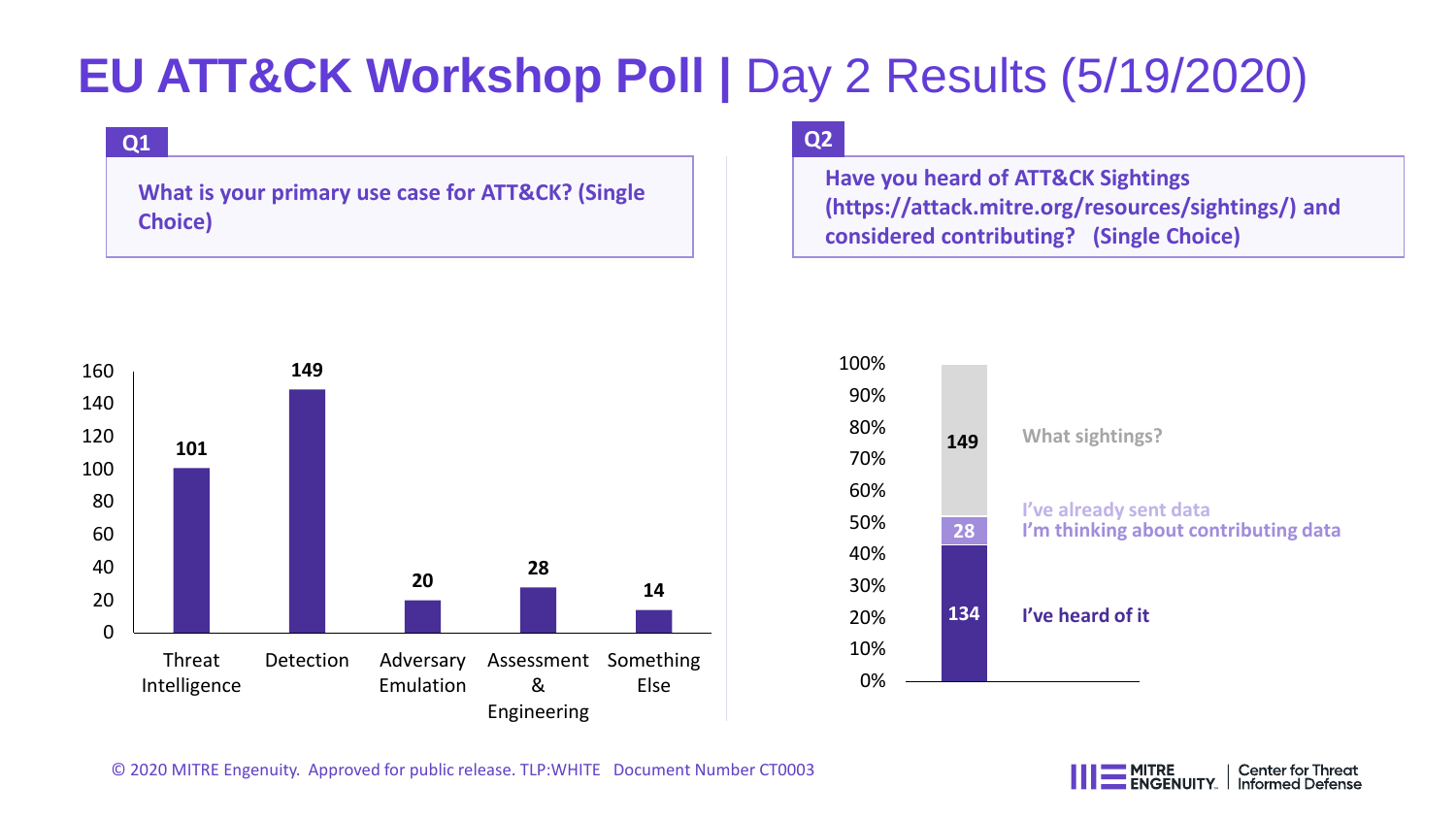# **EU ATT&CK Workshop Poll |** Day 2 Results (5/19/2020)

**Q3**

**Which layout of the sub-techniques matrix do you prefer? ( Single Choice)**